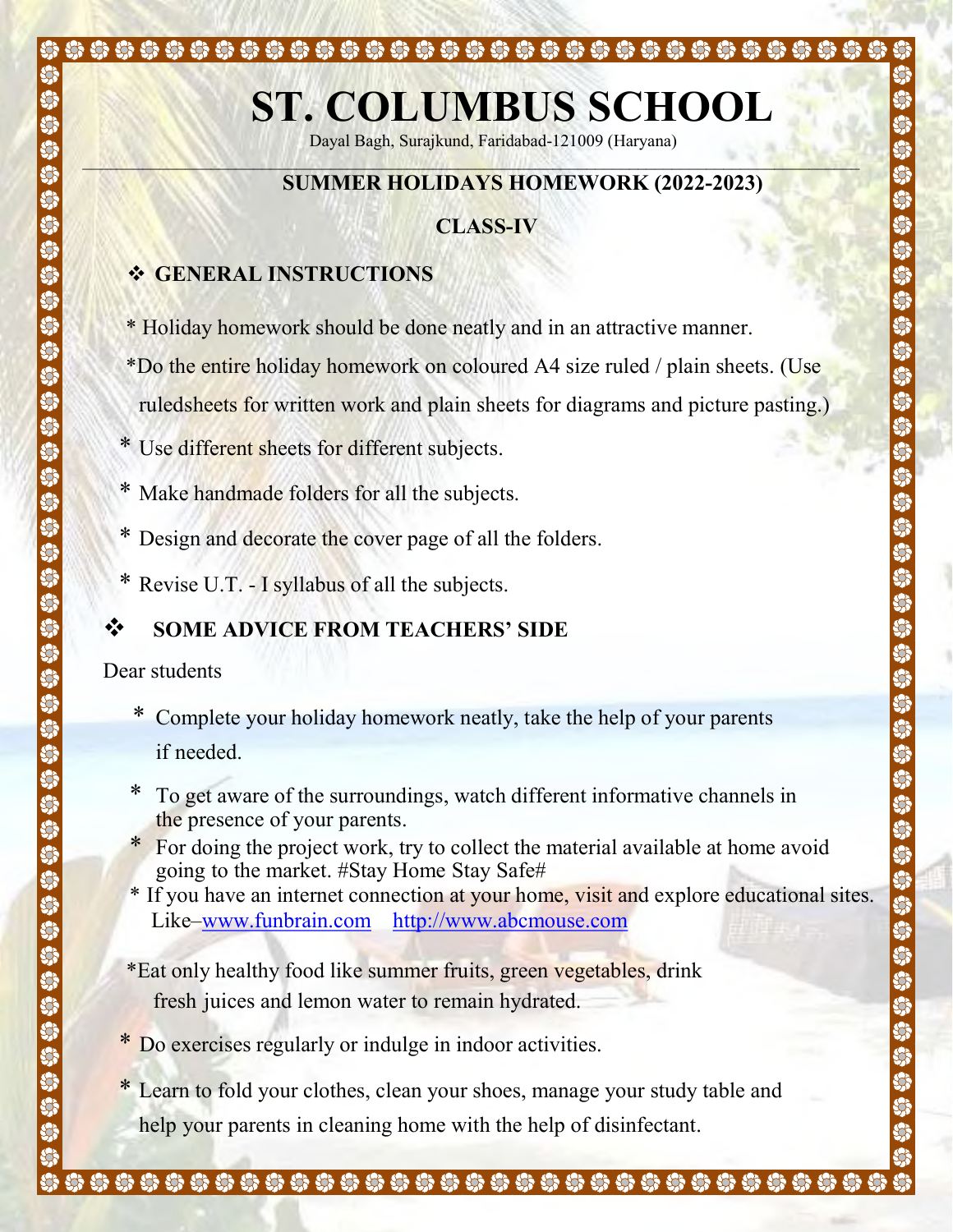### ENGLISH

1. Read a story book during holidays and write review about your book review in about 100-120 words.

2. Write a conversation between the planet Earth and any other planet of our Solar system. Make your dialogue interesting and humorous. You can draw, cut and paste pictures.

3. Make a small story book with colourful pictures and moral.

#### **HINDI**

 $\star$ अपनी पाठ<mark>्य पुस्त</mark>क से मुहावरे तथा उनके अर्थ लिखकर 5−5 फ्लैश कार्<mark>ड बनाइए</mark>।  $\star$ कोई भी ए<mark>क पुस्तक पढें तथा अपने पसंदीदा पात्र का च</mark>रित्र

चित्रण अपने शब्द<mark>ों में कीज</mark>िए।

\*.संलग्न रामायण*, बद्ध* चरित्र आदि पस्तकें (लिंक) http://newrootseducation.com/bal\_ramayan/index.html#p=1 http://newrootseducation.com/buddha\_charitra/index.html#p=2

#### EVS

- 1. Find out creative ways of reusing the waste items such as used cans, noodle cups, plastic bottles, broken glass bangles, shoe box etc. Make a creative and attractive thing from any of these wastes.
- 2. Paste and name 10 things that we must keep in a first aid kit on A-4 size coloured sheets.
- 3. Make a poster on 'Save Soil', use A-3 size coloured sheet.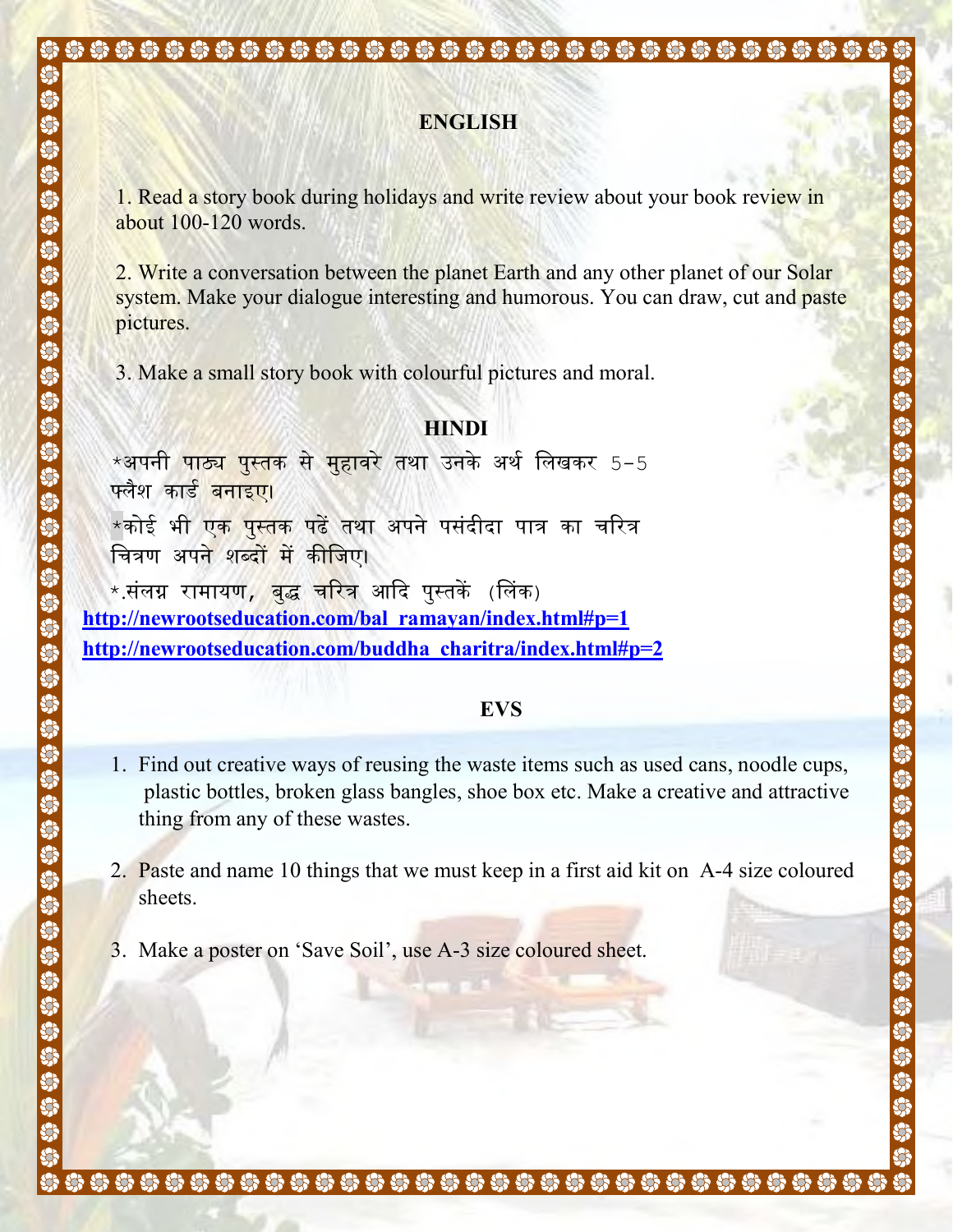# **MATHEMATICS**

1. Paste any article from the newspaper. Count the articles  $-$  'a', 'an' and 'the' from the cut out and make pictograph of it. (use any picture for pictograph)

きゅうちゅうかいかいきゅうかいかいかいかいかいかいかい

\$\$\$\$\$\$

S, S S

Si<br>Si

S S  $\overline{\mathbf{S}}$ 

- 2. Make a paper ruler upto 20 cm.
- 3. Solve the cross puzzle –

|                 | $\mathbf{1}$ | $\overline{2}$ |                |      | $\overline{\mathbf{3}}$ | $\overline{4}$ | 5  |    |    |
|-----------------|--------------|----------------|----------------|------|-------------------------|----------------|----|----|----|
| $6\phantom{1}6$ |              |                | $\overline{7}$ |      | 8                       |                |    | 9  |    |
| 10              |              |                | 11             | 12   |                         |                |    | 13 | 14 |
|                 | 15           | 16             |                | $17$ |                         |                | 18 |    |    |
|                 |              | 19             | 20             |      |                         | 21             |    |    |    |
| 22              | 23           |                |                |      |                         | 24             |    |    |    |
| 25              |              |                |                | 26   | 27<br>w                 |                | 28 | 29 |    |
| 30              |              |                | 31             |      |                         | 32             |    | 33 | 34 |
|                 | 35           | 36             |                |      |                         | 37             | 38 |    |    |
|                 |              | 39             |                |      |                         |                | 40 |    |    |

| <b>ACROSS</b>     |                | <b>DOWN</b>      |               |
|-------------------|----------------|------------------|---------------|
| $22 - 9$<br>1.    | 22.1496+930    | $1.710+543$      | $20.27+69$    |
| 159-13<br>3.      | 24.124-46      | $2.46 - 15$      | 21. 183-86    |
| $465 + 750$<br>6. | 25. 1290 - 300 | 3. 297+1269      | 22.338-42     |
| 2329+3294<br>8.   | 26.98-44       | 4. 235+232       | 23.280+4692   |
| $10.25-10$        | $28.11+5$      | 5. 83-21         | 26.10786-5144 |
| 11. 18833-9266    | $30.27+40$     | $6.15-4$         | $27.27 + 22$  |
| 13. 20-7          | 31. 9284-2589  | $7.29 + 30$      | 29.12200-5879 |
| $15.15+16$        | 33.44-10       | $9.5457 - 2355$  | 31.687-67     |
| 17. 120-24        | 35.3292-768    | $12.24 + 35$     | 32.62-11      |
| 18. 952-344       | $37.9 + 1616$  | 14. 560 - 180    | $34.21 + 24$  |
| 19. 99-40         | 39.858-356     | 16. 381 +1139    | $36.61 - 6$   |
| $21.445 + 8975$   | $40.1 + 10$    | 18. 12346 + 5865 | $38.17 + 44$  |